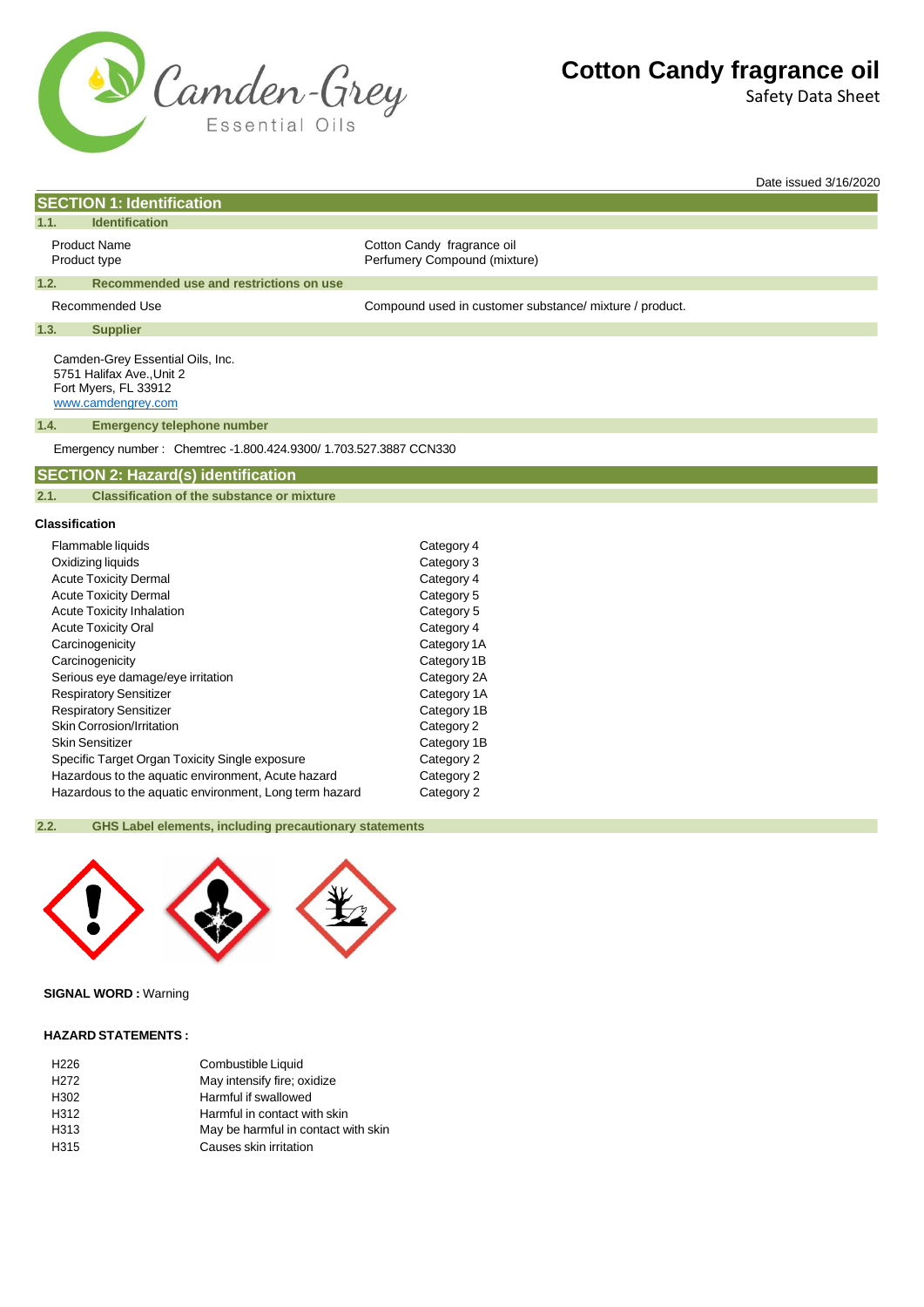Safety Data Sheet



| H317                             | May cause an allergic skin reaction                                                         |
|----------------------------------|---------------------------------------------------------------------------------------------|
| H319                             | Causes serious eye irritation                                                               |
| H333                             | May be harmful if inhaled                                                                   |
| H334                             | May cause allergy or asthma symptoms or breathing difficulties if inhaled.                  |
| H350                             | May cause cancer.                                                                           |
| H371                             | May cause damage to organ.                                                                  |
| H401                             | Toxic to aquatic life.                                                                      |
| H411                             | Toxic to aquatic life with long lasting effects                                             |
| H302+H312                        | Harmful if swallowed. Harmful in contact with skin                                          |
| H302+H332                        | Harmful if swallowed. Harmful if inhaled                                                    |
| H303+H313                        | May be harmful if swallowed. May be harmful in contact with skin                            |
| H303+H333                        | May be harmful if swallowed. May be harmful if inhaled                                      |
| H312+H332                        | Harmful in contact with skin. Harmful if inhaled                                            |
| H313+H333                        | May be harmful in contact with skin. May be harmful if inhaled                              |
| H315+H320                        | Causes skin irritation. Causes eye irritation                                               |
| H302+H312+H332                   | Harmful if swallowed. Harmful in contact with skin. Harmful if inhaled                      |
| H303+H313+H333                   | May be harmful if swallowed. May be harmful in contact with skin. May be harmful if inhaled |
|                                  |                                                                                             |
| <b>PRECAUTIONARY STATEMENTS:</b> |                                                                                             |

| P <sub>101</sub> | If medical advice is needed, have product container or label at hand.                            |
|------------------|--------------------------------------------------------------------------------------------------|
| P <sub>102</sub> | Keep out of reach of children.                                                                   |
| P <sub>103</sub> | Keep out of reach of children.                                                                   |
| P201             | Obtain special instructions before use.                                                          |
| P <sub>202</sub> | Do not handle until all safety precautions have been read and understood.                        |
| P210             | Keep away from heat/sparks/open flames/hot surfaces - No smoking.                                |
| P <sub>220</sub> | Keep/Store away from clothing/combustible materials.                                             |
| P221             | Take any precaution to avoid mixing with combustibles.                                           |
| P235             | Keep cool.                                                                                       |
| P260             | Do not breathe dust/fume/gas/mist/vapors/spray.                                                  |
| P261             | Avoid breathing dust/fume/gas/mist/vapors/spray.                                                 |
| P <sub>264</sub> | Wash hands thoroughly after handling.                                                            |
| P270             | Do not eat, drink or smoke when using this product.                                              |
| P272             | Contaminated work clothing should not be allowed out of the workplace.                           |
| P273             | Avoid release to the environment.                                                                |
| P280             | Wear protective gloves/protective clothing/eye protection/face protection.                       |
| P284             | Wear respiratory protection.                                                                     |
| P311             | Call a POISON CENTER or doctor/physician.                                                        |
| P312             | Call a POISON CENTER or doctor/physician if you feel unwell.                                     |
| P313             | Get medical advice/attention.                                                                    |
| P330             | Rinse mouth.                                                                                     |
| P338             | Remove contact lenses, if present and easy to do. Continue rinsing.                              |
| P340             | Remove victim to fresh air and keep at rest in a position comfortable for breathing.             |
| P342             | If experiencing respiratory symptoms:                                                            |
| P351             | Rinse cautiously with water for several minutes.                                                 |
| P352             | Wash with plenty of soap and water.                                                              |
| P362             | Take off contaminated clothing and wash before reuse.                                            |
| P364             | Wash it before reuse                                                                             |
| P391             | Collect spillage. Hazardous to the aquatic environment                                           |
| P403             | Store in a well-ventilated place.                                                                |
| P405             | Store locked up.                                                                                 |
| P301+P312        | IF SWALLOWED: call a POISON CENTER or doctor/physician IF you feel unwell.                       |
| P304+P312        | IF INHALED: Call a POISON CENTER or doctor/physician if you feel unwell.                         |
| P304+P340        | IF INHALED: Remove victim to fresh air and Keep at rest in a position comfortable for breathing. |
| P308+P313        | IF exposed or concerned: Get medical advice/attention.                                           |
| P308+311         | IF exposed or concerned: Call a POISON CENTER or doctor/physician.                               |
| P313+P337        | IF eye irritation persists: Get medical advice/attention.                                        |
| P332+P313        | IF SKIN irritation occurs: Get medical advice/attention.                                         |
| P333+P313        | IF SKIN irritation or rash occurs: Get medical advice/attention.                                 |
| P342+P311        | IF experiencing respiratory symptoms: call a POISON CENTER or doctor/physician.                  |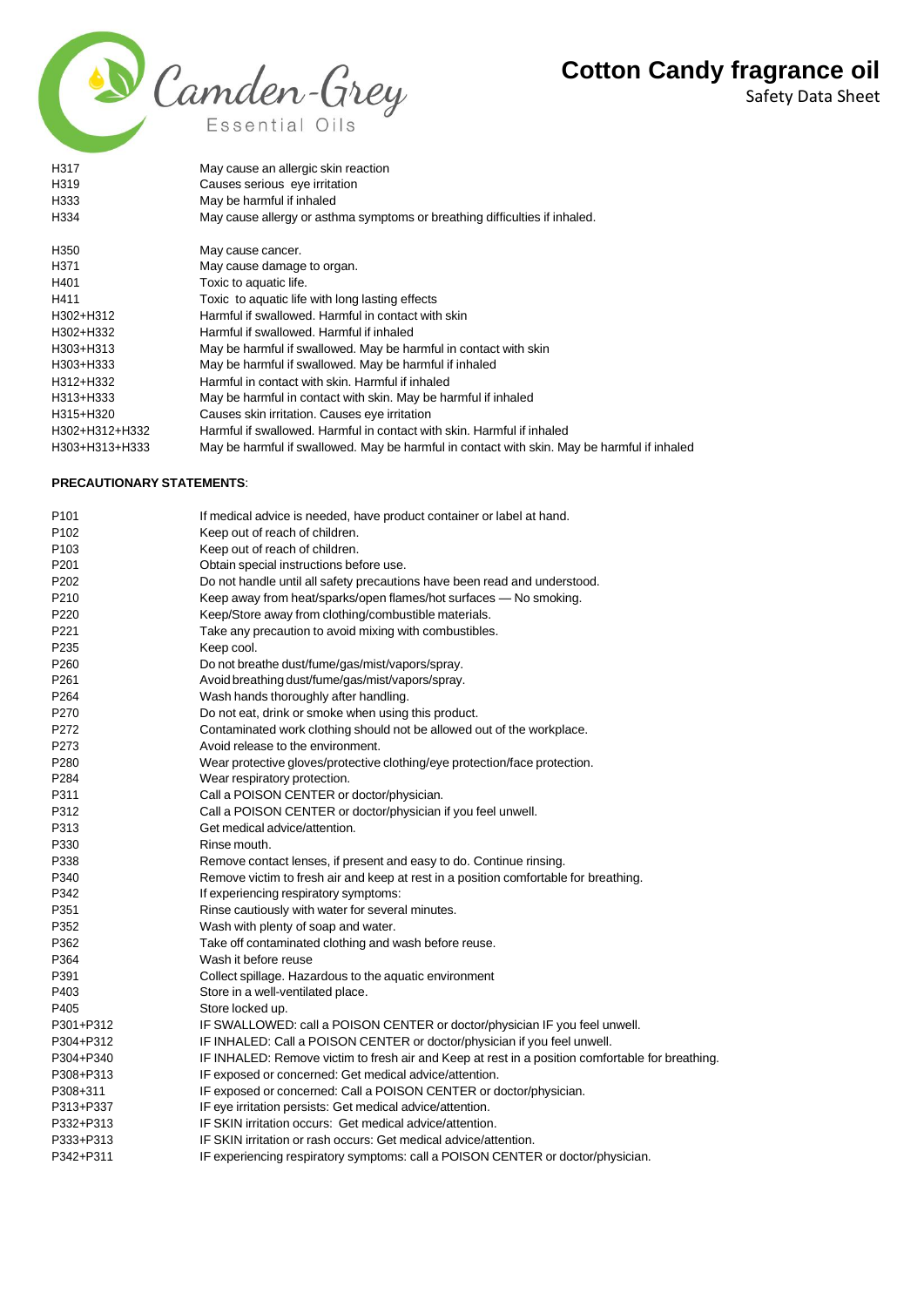Safety Data Sheet

P362+P364 Take off contaminated clothing and wash before reuse. P403+P235 Store in a well-ventilated place. Keep cool. P305+P351+P338 IF IN EYES: Rinse cautiously with water for several minutes. Remove contact lenses, if present and easy to do. Continue rinsing.

### **SECTION 3: Composition/information on ingredients**

Camden-Grey

Essential Oils

| <b>Chemical Name</b>                   | <b>CAS Number</b> | Weight %   |
|----------------------------------------|-------------------|------------|
| Bis(2-ethylhexyl) adipate              | 103-23-1          | 10% to 20% |
| Benzyl benzoate                        | 120-51-4          | 5% to 10%  |
| (R)-4-Isopropenyl-1-methylcyclohexene; | 5989-27-5         | 5% to 10%  |
| Benzoic aldehyde                       | 100-52-7          | 5% to 10%  |
| Acetoacetic ester                      | 141-97-9          | 5% to 10%  |
| Acetic Acid Benzyl Ester               | $140 - 11 - 4$    | 2% to 5%   |
| 3-Ethoxy-4-hydroxybenzaldehyde;        | 121-32-4          | 2% to 5%   |
| 4-Hydroxy-3-methoxybenzaldehyde        | 121-33-5          | 2% to 5%   |
| Ethyl 3-methyl-3-phenylglycidate       | 77-83-8           | 2% to 5%   |
| 2-Ethyl-3-hydroxy-4-pyrone             | 4940-11-8         | 2% to 5%   |
| 1,4-Dioxacycloheptadecane-5,17-dione   | 105-95-3          | 1% to 2%   |
| Allyl cyclohexylpropionate             | 2705-87-5         | 1% to 2%   |
| Orange sweet oil                       | 8008-57-9         | 1% to 2%   |
| Allyl Hexanoate                        | 123-68-2          | 1% to 2%   |
| Butanoic acid ethyl ester              | 105-54-4          | 1% to 2%   |

\* Toxic chemical subject to the reporting requirements of section 313 of Title III and of 40 CFR 372.

#### **INGREDIENTS**:

The identity of the specific components of this mixture is proprietary information and is regarded to be a trade secret, in accordance with Paragraph 1910.1200 of Title 29 of the Code of Federal Regulations. Please refer to Section 2 for Health Hazard Identification based on the evaluation of the individual components.

| <b>SECTION 4: First-aid measures</b>             |                                                                                                                                                                                                                                    |  |
|--------------------------------------------------|------------------------------------------------------------------------------------------------------------------------------------------------------------------------------------------------------------------------------------|--|
| <b>Description of first aid measures</b><br>4.1. |                                                                                                                                                                                                                                    |  |
| Eyes                                             | Immediately flush eyes with water for at least 15 minutes. If irritation persists, seek medical attention.                                                                                                                         |  |
| <b>Skin</b>                                      | Remove contaminated clothing. Wash affected areas with plenty of soap and water. If irritation develops, seek medical<br>attention.                                                                                                |  |
| Ingestion<br>Inhalation                          | Rinse mouth with water and obtain medical advice<br>Remove from exposure to fresh air. If breathing has stopped or is difficult, administer artificial respiration and oxygen if<br>available. Seek medical attention immediately. |  |

#### **Notes to physicians or first aid providers**

In the event of a genuine medical emergency, additional information will be revealed to a qualified health professional.

#### **SECTION 5: Fire-fighting measures**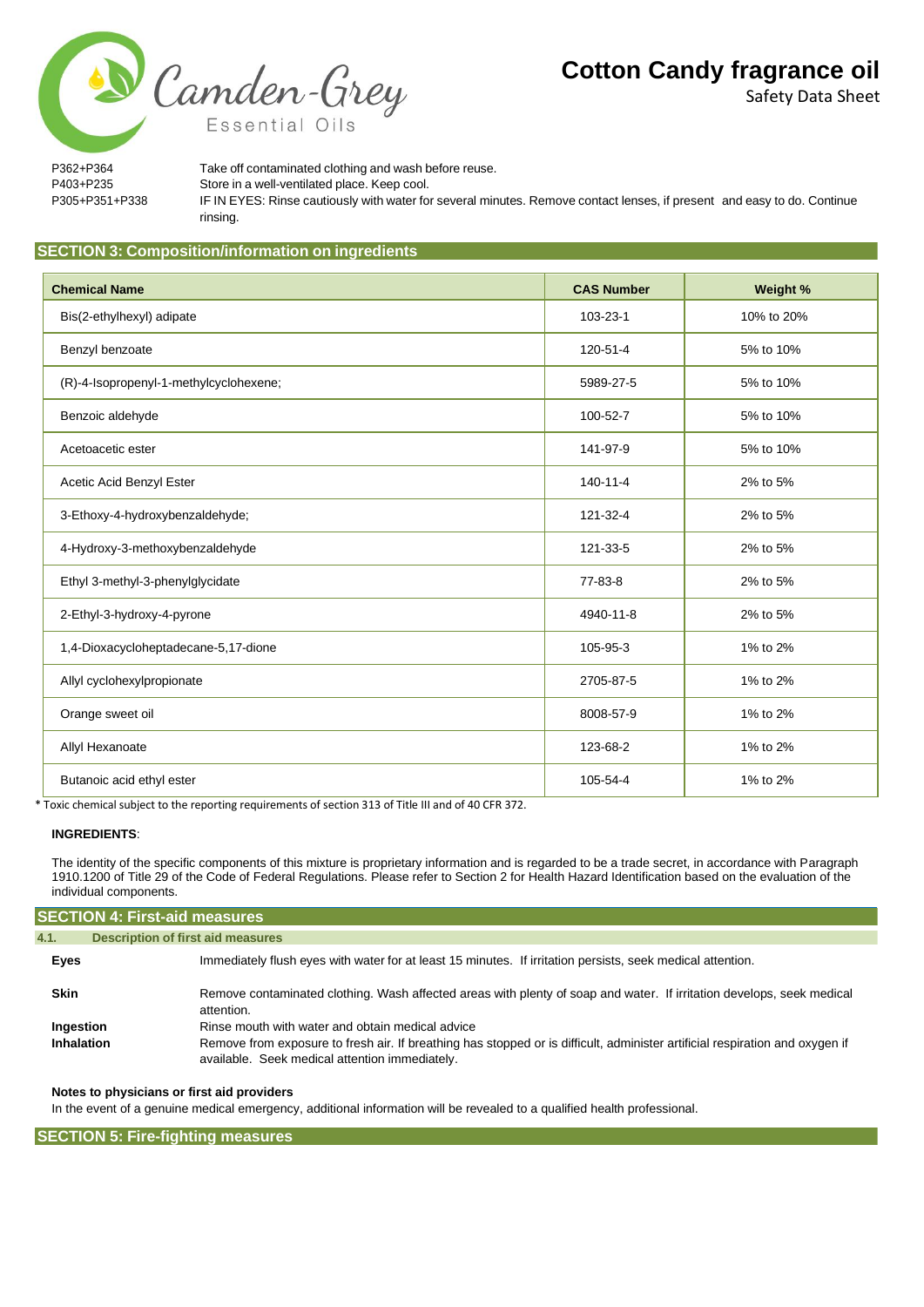Safety Data Sheet



**Suitable extinguishing media:** Carbon Dioxide, Dry Chemical, Foam, or other NON-Aqueous material.

**Unsuitable extinguishing media**: Do not use the direct water jet on burning material.

**Special hazards arising from the substance /mixture:** Empty containers retain product residue (liquid or vapor) and can be dangerous. They should be rinsed with water and disposed of properly. Soaked rags or paper may pose a spontaneous combustion hazard in unsealed trash receptacles.

**During firefighting:** Water may be ineffective

**Hazardous combustion products:** Carbon Dioxide, Carbon Monoxide and other unidentified organic compounds.

**Special protective equipment and precaution for fire fighters:** Treat as a chemical fire. Self-contained breathing apparatus and protective clothing should be worn when fighting fires involving chemicals.

**Advice for firefighters**: Further information: Standard Procedure for chemical fires.

## **SECTION 6: Accidental release measures**

#### **ACCIDENTAL RELEASE MEASURES:**

Eliminate all ignition sources. Ventilate Area. Contain spill and absorb spill onto inert material. Place material into a suitable container and dispose of in accordance with local regulations. DO NOT leave soaked rags or paper in unsealed receptacles as spontaneous combustion may sometimes occur under certain circumstances.

#### **ENVIRONMENTAL PRECAUTIONS**:

Keep away from drains, soil, surface and ground water.

### **SECTION 7: Handling and storage**

### **PRECAUTIONS FOR SAFE HANDLING**:

Apply good manufacturing and industrial hygiene practices with proper ventilation. Do not drink, eat or smoke while handling.

#### **HANDLING AND STORAGE**:

Use splash goggles or face shield when eye contact is possible. Respiratory protection is not generally required, if desired use NIOSH approved organic vapor respirator. Use chemical resistant gloves as needed to avoid prolonged or repeated contact. Store in a cool, dry, well ventilated area away from all sources of heat or flame.

## **SECTION 8: Exposure controls/personal protection**

#### **PERSONAL PROTECTIVE EQUIPMENT**

**Respiratory protection:** If desired wear a NIOSH approved respirator. Avoid excessive inhalation of concentrated vapors. Apply local ventilation where appropriate.

**Eye protection:** Use tightly sealed splash goggles, face shield, or safety glasses with brow guards and side shields as may be appropriate.

Skin protection: Avoid skin contact. Use chemical resistant gloves as needed to avoid prolonged or repeated contact. Use of a rubber apron is recommended when handling large quantities of this material.

**Work/hygienic practices:** Good personal hygiene practices should be used. Wash hands after any contact, before breaks and meals, and at the end of the work period. Contaminated clothing and shoes should be cleaned before using again.

**Other use precautions:** None generally required.

**Comments:** This material is intended for manufacturing use only. Contaminated equipment should be cleaned with soap and water. Do not discharge wash water into lakes, streams, ponds, or public waters.

## **SECTION 9: Physical and chemical properties**

```
9.1. Information on basic physical and chemical properties
```

| Color                            |  |
|----------------------------------|--|
| Odour                            |  |
| Appearance                       |  |
| <b>Flash Point</b>               |  |
| <b>Flash Point Method</b>        |  |
| <b>Auto-Ignition Temperature</b> |  |
| <b>Boiling Point/Range</b>       |  |

Pale yellow to yellow **Sugary cotton candy type Conforms to Standard**  $\sim$  145  $\rm{^0}$  F **CLOSED CUP Not Determined Bothermined**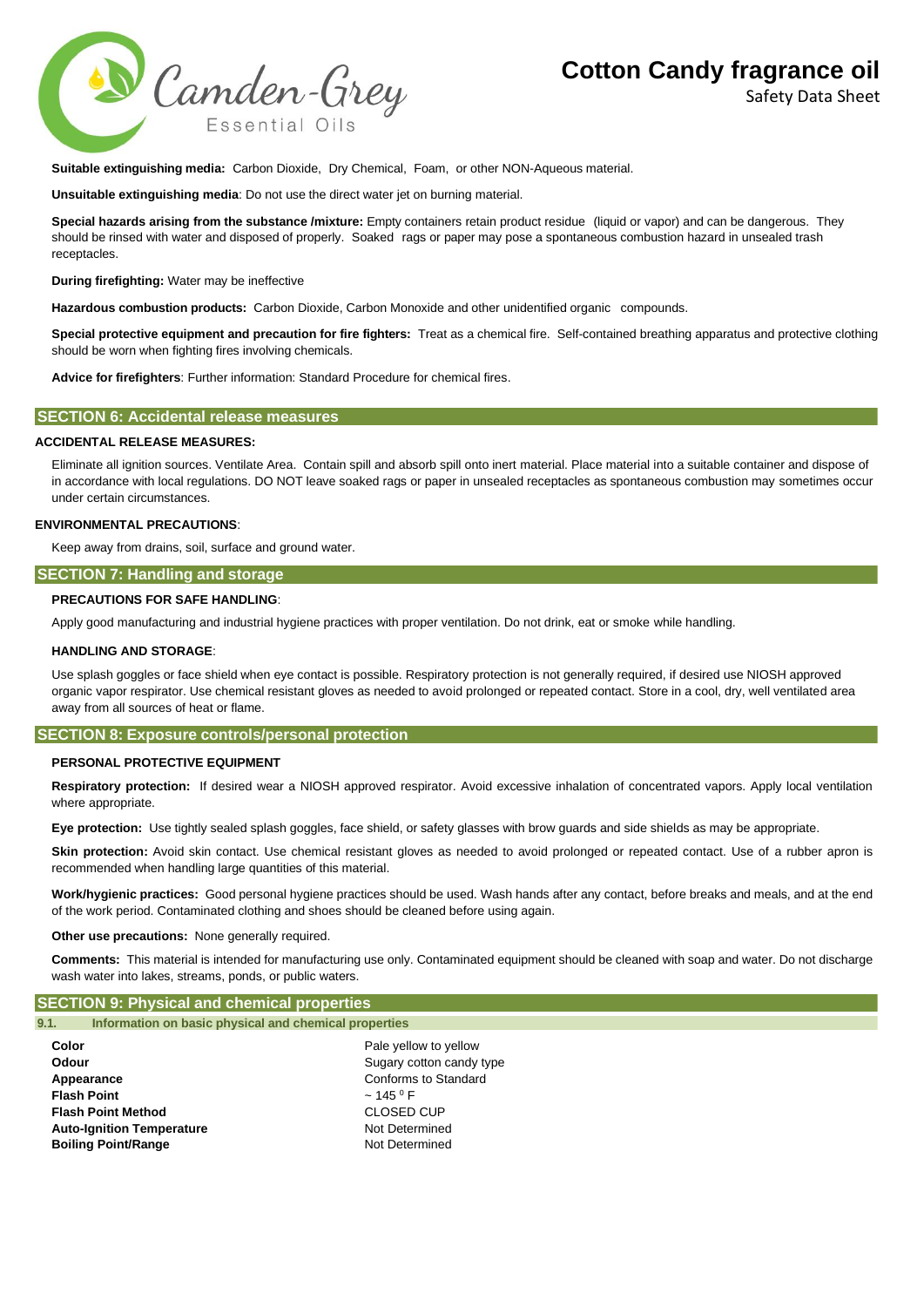

Safety Data Sheet

| <b>Melting Point</b><br><b>Viscosity</b><br><b>Vapour Pressure</b><br><b>Vapour Density</b><br><b>Solubility</b><br><b>Percent Voc</b> | Not Determined<br>Liquid<br>Not Determined<br>Not Determined<br>Oil    |  |
|----------------------------------------------------------------------------------------------------------------------------------------|------------------------------------------------------------------------|--|
|                                                                                                                                        |                                                                        |  |
| <b>Specific Gravity</b><br><b>Evaporation Rate</b>                                                                                     | 1.003<br>Less Than 1                                                   |  |
| Refractive Index @ 25c                                                                                                                 | 1.4902                                                                 |  |
| <b>SECTION 10: Stability and reactivity</b>                                                                                            |                                                                        |  |
| <b>Chemical Stability</b>                                                                                                              | Product is stable under normal storage and use.                        |  |
| <b>Possibility of Hazardous Reactions</b>                                                                                              | None Known.                                                            |  |
| <b>Conditions to Avoid</b>                                                                                                             | Excessive heat, sparks or open flame.                                  |  |
| <b>Materials to Avoid</b>                                                                                                              | Strong oxidizing agents or contamination with strong acids or alkalis. |  |
| <b>Hazardous Decomposition Products</b>                                                                                                | None Known.                                                            |  |
| Reactivity                                                                                                                             | None.                                                                  |  |
| <b>SECTION 11: Toxicological information</b>                                                                                           |                                                                        |  |
| 11.1.<br>Information on toxicological effects                                                                                          |                                                                        |  |
| <b>Acute Toxicity-Oral:</b>                                                                                                            | (LD50: 2118.64) May be harmful if swallowed.                           |  |
| <b>Acute Toxicity- Dermal:</b>                                                                                                         | (LD50: 4119.49) May be harmful in contact with skin.                   |  |
| <b>Acute Toxicity-Inhalation:</b>                                                                                                      | (RAT) mg/L/4 hr (LC50: 72.69) May be harmful if inhaled.               |  |
| <b>ACUTE EFFECTS</b>                                                                                                                   |                                                                        |  |
| <b>Eye Contact:</b>                                                                                                                    | Causes serious eye irritation.                                         |  |
| <b>Skin Irritation:</b>                                                                                                                | Causes skin irritation                                                 |  |
| <b>Skin Sensitization:</b>                                                                                                             | May cause an allergic skin reaction.                                   |  |
| <b>Respiratory Sensitization:</b>                                                                                                      | Not Classified-The classification criteria are not met.                |  |
| Target Organ:                                                                                                                          | Single exposure: Not classified                                        |  |
| <b>Germ Cell Mutagenicity:</b>                                                                                                         | Not classified.                                                        |  |
| <b>Reproductive Toxicity:</b>                                                                                                          | Not classified.                                                        |  |
| <b>Aspiration Hazard:</b>                                                                                                              | May be fatal if swallowed and enters airways.                          |  |
| <b>SECTION 12: Ecological information</b>                                                                                              |                                                                        |  |
| <b>Acute Aquatic Toxicity</b>                                                                                                          | Toxic to aquatic life.                                                 |  |
| <b>Chronic Aquatic Toxicity</b>                                                                                                        | Toxic to aquatic life with long lasting effects.                       |  |
| <b>Persistence and Degradability</b>                                                                                                   | No Data Available                                                      |  |
| <b>Bio-Accumulative Potential</b>                                                                                                      | No Data Available                                                      |  |
| <b>Mobility in Soil</b>                                                                                                                | No data Available.                                                     |  |
| <b>Other Adverse Effects</b>                                                                                                           | No Data Available                                                      |  |
| <b>Ecotoxicological Other Information</b>                                                                                              | No Data Available                                                      |  |
| <b>CEOTION 40. Displayed constituted by</b>                                                                                            |                                                                        |  |

|       | [SECTION 13: DISposal considerations]                                                                                                                |
|-------|------------------------------------------------------------------------------------------------------------------------------------------------------|
| 13.1. | <b>Disposal methods</b>                                                                                                                              |
|       |                                                                                                                                                      |
|       | Do not allow product to reach sewane systems. Dispose off in accordance with all local and pational requlations. Send to a licensed waste management |

Do not allow product to reach sewage systems. Dispose off in accordance with all local and national regulations. Send to a licensed waste management company. The product should not be allowed to enter drains, water courses or the soil. Do not contaminate ponds, waterways or ditches with chemical or used container.

**SECTION 14: Transport information**